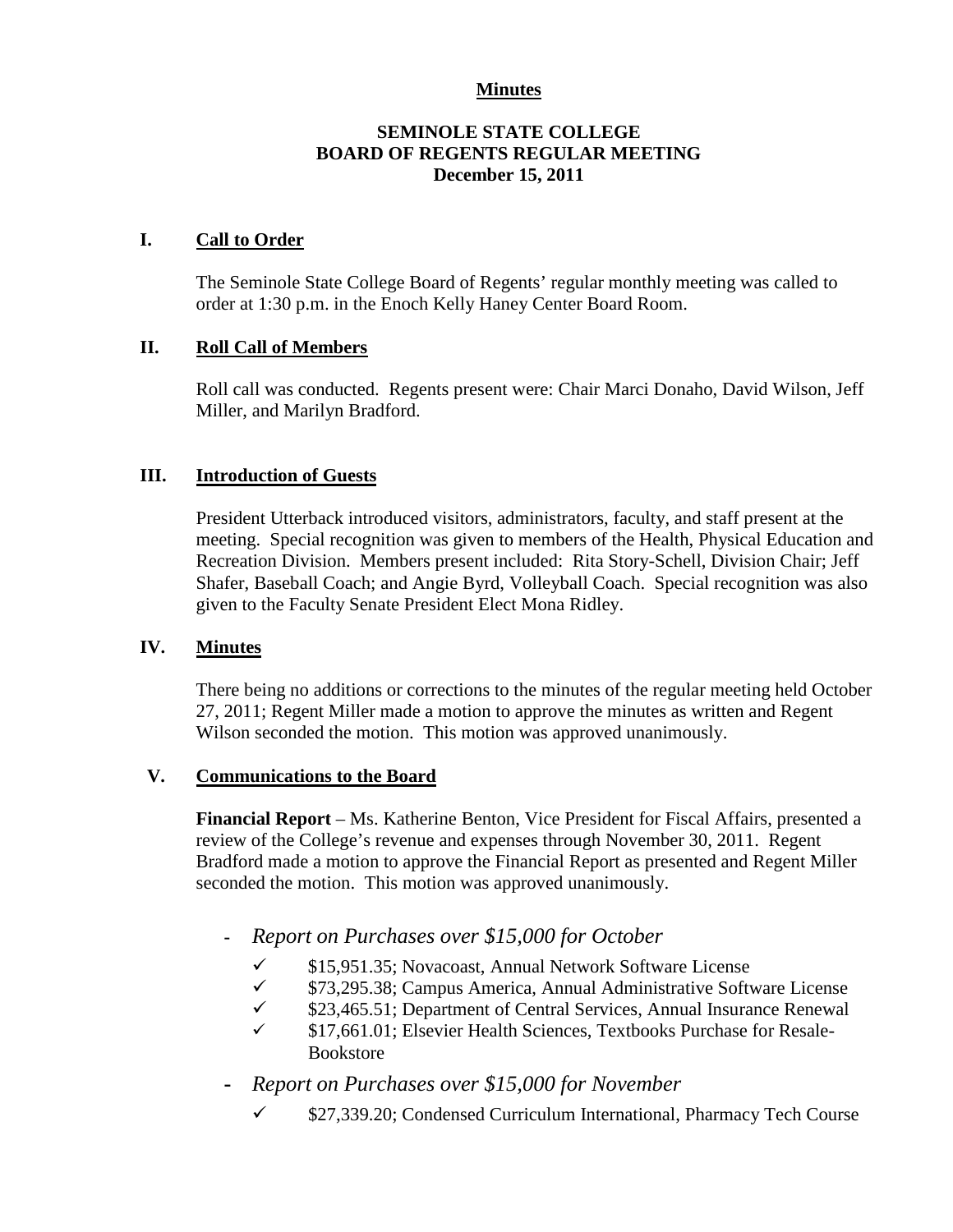**Minutes** SSC Board of Regents Regular Meeting December 15, 2011 Page 2

## **VI. Hearing of Delegations**

None

## **VII. President's Report**

President Utterback discussed items under the President's Report and the Business portion of the agenda by utilizing a PowerPoint presentation. (See enclosed copy of the PowerPoint presentation)

*Personnel Update* – President Utterback informed the Board personnel changes. Mindy Choate has been hired as an English Assistant Professor, Dwayne Forrester has been hired as the Employment Readiness Director, Melissa Marshall has been hired as the Employment Readiness Skills Instructor, and Emma Speer has been hired as the NASNTI Student Development Specialist. Kathy Hoover has been given the title of Director of Sponsored Programs. Retirement receptions were held for Travis Qualls, Math Instructor and Mary Whitley, Business Office Clerk.

*Campus Activities*– President Utterback told the Board members about several recent and upcoming campus activities. Oklahoma State Regent Mike Turpen spoke at the Counselor's Workshop and the SSC Leadership Development students on November 1<sup>st</sup>. President's Leadership Class students volunteered at the Children's Museum fund raiser on November 3<sup>rd</sup>, visited with Oklahoma Speaker of the House Kris Steele, and attended a program on Tribal Leadership at East Central University. Seminole State College hosted a Drug and Alcohol Prevention Program on November  $28<sup>th</sup>$ . Peter Simon, Concert Pianist performed on campus and in the community during the week of November  $28<sup>th</sup> -$ December  $2<sup>nd</sup>$ . A "Coffee with the President" was held on November 30<sup>th</sup>. Ray McQuiston, Distribution Manager for VF Jeanswear spoke with the SSC Leadership Development Class. A Finals Eve Breakfast was held on December  $5<sup>th</sup>$ , the Student Bank Board visited the Federal Reserve Bank on December  $6<sup>th</sup>$ , and Oklahoma Speaker of the House Designate T.W. Shannon visited campus. The Seminole State College Educational Foundation held their Holiday Party on December  $12<sup>th</sup>$  and rose over \$25,000. The Seminole Rotary Club held a debate on abolishing Oklahoma State Income Tax on December 14<sup>th</sup>. The Board was given an update on the renovation of the Student Union. The Board was informed that the Peek Into Engineering Summer Academy has been funded for next summer in the amount of \$28,600.

*2012 Meeting Dates –* President Utterback presented the Board a copy of the 2012 Regular Board Meeting Dates.

*State Appropriated Funding* – President Utterback discussed state appropriated funding per FTE and the disparity in funding among the various tiers of higher education.

#### **VIII. Business**